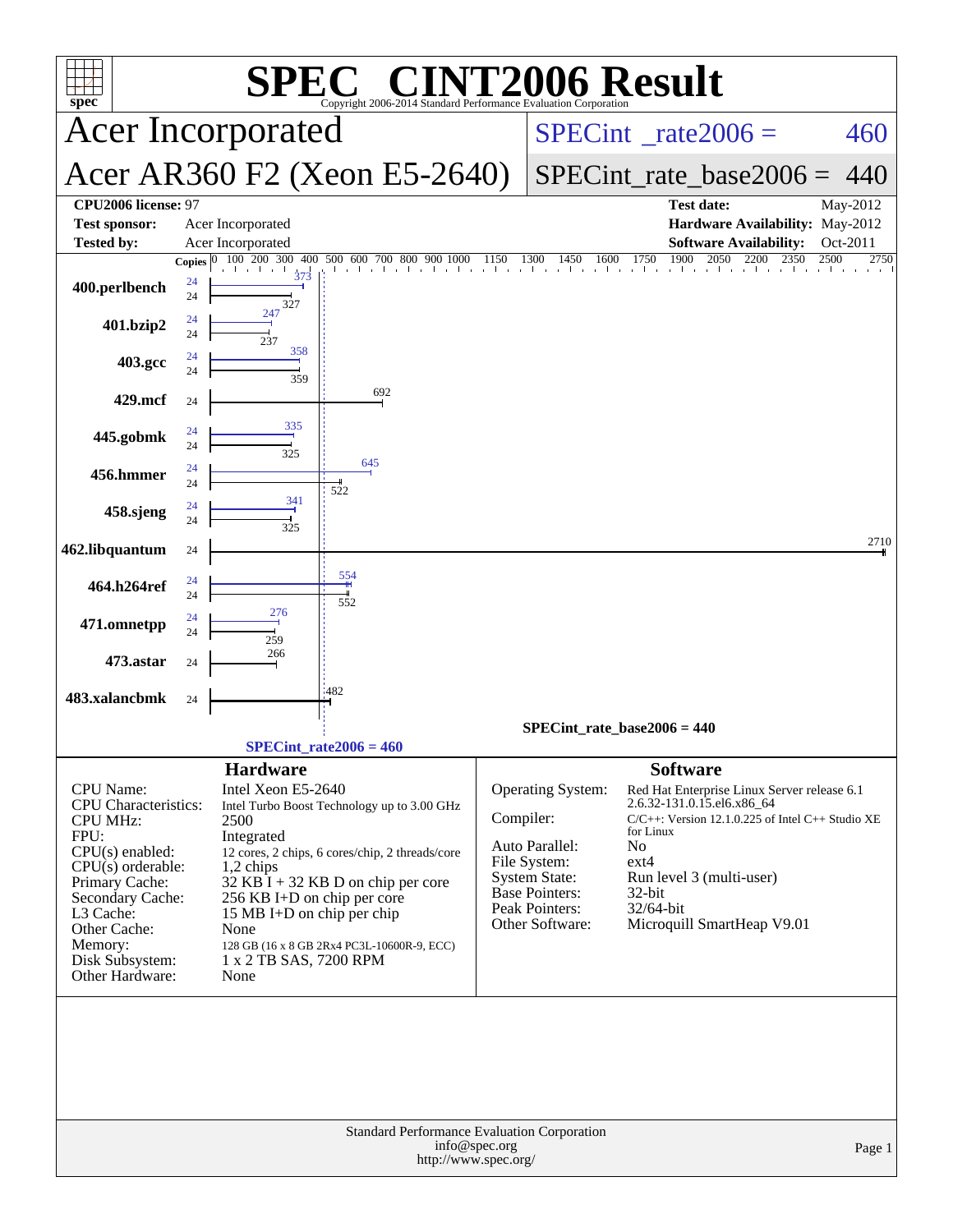

# **[SPEC CINT2006 Result](http://www.spec.org/auto/cpu2006/Docs/result-fields.html#SPECCINT2006Result)**

Acer Incorporated

SPECint rate $2006 = 460$ 

Acer AR360 F2 (Xeon E5-2640)

[SPECint\\_rate\\_base2006 =](http://www.spec.org/auto/cpu2006/Docs/result-fields.html#SPECintratebase2006) 440

#### **[CPU2006 license:](http://www.spec.org/auto/cpu2006/Docs/result-fields.html#CPU2006license)** 97 **[Test date:](http://www.spec.org/auto/cpu2006/Docs/result-fields.html#Testdate)** May-2012

**[Test sponsor:](http://www.spec.org/auto/cpu2006/Docs/result-fields.html#Testsponsor)** Acer Incorporated **[Hardware Availability:](http://www.spec.org/auto/cpu2006/Docs/result-fields.html#HardwareAvailability)** May-2012 **[Tested by:](http://www.spec.org/auto/cpu2006/Docs/result-fields.html#Testedby)** Acer Incorporated **[Software Availability:](http://www.spec.org/auto/cpu2006/Docs/result-fields.html#SoftwareAvailability)** Oct-2011

#### **[Results Table](http://www.spec.org/auto/cpu2006/Docs/result-fields.html#ResultsTable)**

|                                                                                                          | <b>Base</b>   |                |       |                |       |                |            | <b>Peak</b>   |                |              |                |              |                |              |
|----------------------------------------------------------------------------------------------------------|---------------|----------------|-------|----------------|-------|----------------|------------|---------------|----------------|--------------|----------------|--------------|----------------|--------------|
| <b>Benchmark</b>                                                                                         | <b>Copies</b> | <b>Seconds</b> | Ratio | <b>Seconds</b> | Ratio | <b>Seconds</b> | Ratio      | <b>Copies</b> | <b>Seconds</b> | <b>Ratio</b> | <b>Seconds</b> | <b>Ratio</b> | <b>Seconds</b> | <b>Ratio</b> |
| 400.perlbench                                                                                            | 24            | 718            | 327   | 719            | 326   | 717            | 327        | 24            | 630            | 372          | 626            | 374          | 628            | 373          |
| 401.bzip2                                                                                                | 24            | 975            | 238   | 978            | 237   | 977            | 237        | 24            | 940            | 246          | 938            | 247          | 939            | 247          |
| $403.\mathrm{gcc}$                                                                                       | 24            | 537            | 360   | 538            | 359   | 538            | 359        | 24            | 540            | 358          | 537            | 360          | 540            | 358          |
| $429$ .mcf                                                                                               | 24            | 316            | 693   | 316            | 692   | 316            | 692        | 24            | 316            | 693          | 316            | 692          | 316            | 692          |
| $445$ .gobmk                                                                                             | 24            | 775            | 325   | 774            | 325   | 775            | 325        | 24            | 750            | 335          | 751            | 335          | 749            | 336          |
| 456.hmmer                                                                                                | 24            | 424            | 528   | 430            | 520   | 429            | 522        | 24            | 347            | 645          | 347            | 645          | 347            | 646          |
| $458$ .sjeng                                                                                             | 24            | 894            | 325   | 897            | 324   | 892            | 325        | 24            | 851            | 341          | 852            | 341          | 854            | 340          |
| 462.libquantum                                                                                           | 24            | 183            | 2710  | 183            | 2720  | 183            | 2710       | 24            | 183            | 2710         | 183            | 2720         | 183            | 2710         |
| 464.h264ref                                                                                              | 24            | 965            | 551   | 963            | 552   | 954            | 557l       | 24            | 958            | 554          | 970            | 548          | 938            | 566          |
| 471.omnetpp                                                                                              | 24            | 579            | 259   | 580            | 259   | 580            | 259        | 24            | 543            | 276          | 543            | 276          | 542            | 277          |
| $473$ . astar                                                                                            | 24            | 637            | 265   | 633            | 266   | 633            | <b>266</b> | 24            | 637            | 265          | 633            | 266          | 633            | 266          |
| 483.xalancbmk                                                                                            | 24            | 344            | 482   | 343            | 482   | 343            | 483        | 24            | 344            | 482          | 343            | 482          | 343            | 483          |
| Results appear in the order in which they were run. Bold underlined text indicates a median measurement. |               |                |       |                |       |                |            |               |                |              |                |              |                |              |

#### **[Submit Notes](http://www.spec.org/auto/cpu2006/Docs/result-fields.html#SubmitNotes)**

 The numactl mechanism was used to bind copies to processors. The config file option 'submit' was used to generate numactl commands to bind each copy to a specific processor. For details, please see the config file.

#### **[Operating System Notes](http://www.spec.org/auto/cpu2006/Docs/result-fields.html#OperatingSystemNotes)**

Stack size set to unlimited using "ulimit -s unlimited"

#### **[Platform Notes](http://www.spec.org/auto/cpu2006/Docs/result-fields.html#PlatformNotes)**

Standard Performance Evaluation Corporation Sysinfo program /usr/cpu2006/config/sysinfo.rev6800 \$Rev: 6800 \$ \$Date:: 2011-10-11 #\$ 6f2ebdff5032aaa42e583f96b07f99d3 running on r380f2 Wed May 9 10:40:11 2012 This section contains SUT (System Under Test) info as seen by some common utilities. To remove or add to this section, see: <http://www.spec.org/cpu2006/Docs/config.html#sysinfo> From /proc/cpuinfo model name : Intel(R) Xeon(R) CPU E5-2640 0 @ 2.50GHz 2 "physical id"s (chips) 24 "processors" cores, siblings (Caution: counting these is hw and system dependent. The following excerpts from /proc/cpuinfo might not be reliable. Use with caution.) cpu cores : 6 siblings : 12 Continued on next page

[info@spec.org](mailto:info@spec.org) <http://www.spec.org/>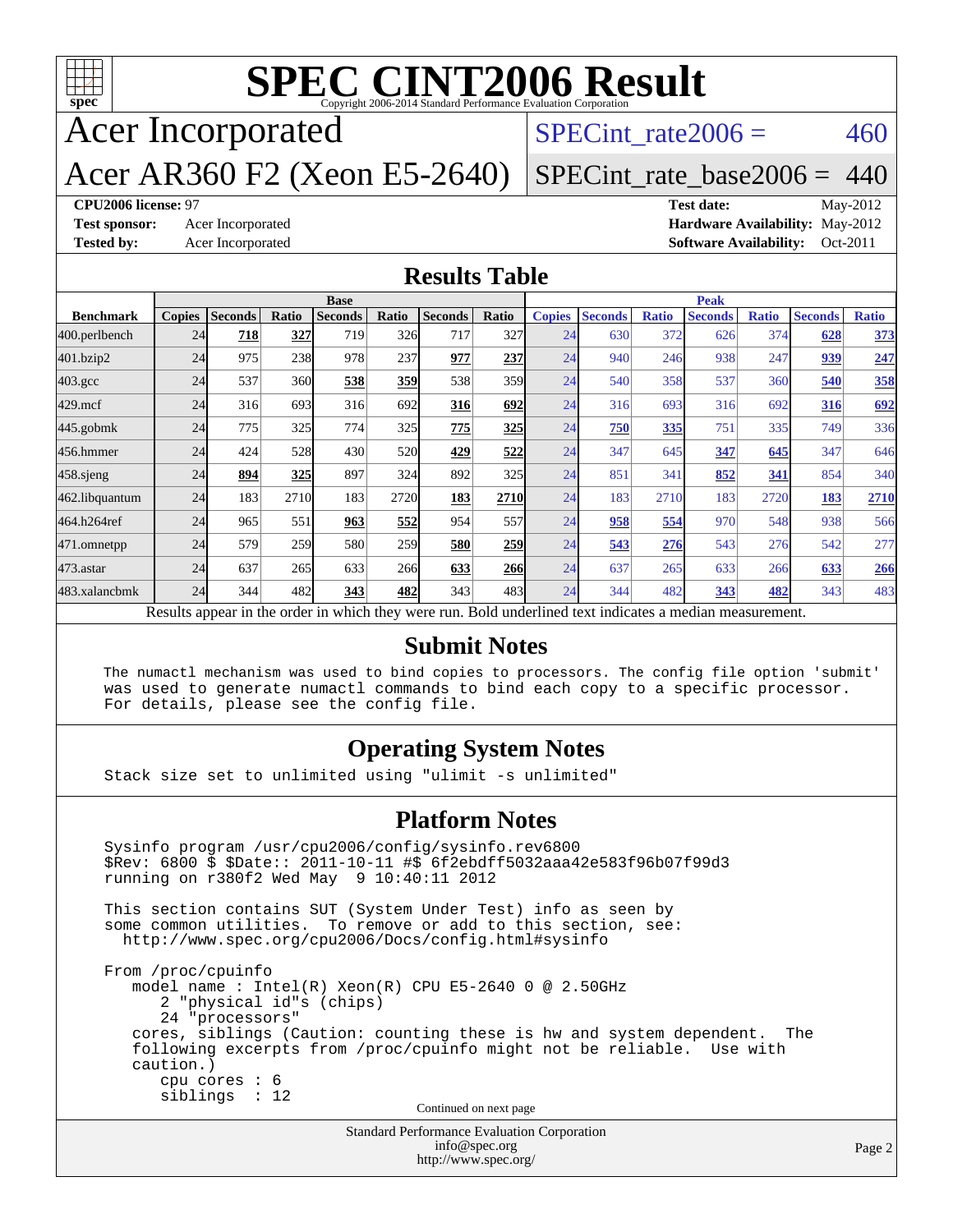| <b>SPEC CINT2006 Result</b><br>spec®<br>Copyright 2006-2014 Standard Performance Evaluation Corporation                                                                                                                                                        |                                                                                                            |  |  |  |  |  |
|----------------------------------------------------------------------------------------------------------------------------------------------------------------------------------------------------------------------------------------------------------------|------------------------------------------------------------------------------------------------------------|--|--|--|--|--|
| <b>Acer Incorporated</b>                                                                                                                                                                                                                                       | $SPECint rate 2006 =$<br>460                                                                               |  |  |  |  |  |
| Acer AR360 F2 (Xeon E5-2640)                                                                                                                                                                                                                                   | $SPECint_rate_base2006 = 440$                                                                              |  |  |  |  |  |
| CPU2006 license: 97<br><b>Test sponsor:</b><br>Acer Incorporated<br><b>Tested by:</b><br>Acer Incorporated                                                                                                                                                     | <b>Test date:</b><br>May-2012<br>Hardware Availability: May-2012<br><b>Software Availability:</b> Oct-2011 |  |  |  |  |  |
| <b>Platform Notes (Continued)</b>                                                                                                                                                                                                                              |                                                                                                            |  |  |  |  |  |
| physical $0:$ cores $0 \ 1 \ 2 \ 3 \ 4 \ 5$<br>physical 1: cores 0 1 2 3 4 5<br>cache size $: 15360$ KB                                                                                                                                                        |                                                                                                            |  |  |  |  |  |
| From /proc/meminfo<br>MemTotal:<br>132140584 kB<br>HugePages_Total:<br>0<br>Hugepagesize:<br>2048 kB                                                                                                                                                           |                                                                                                            |  |  |  |  |  |
| /usr/bin/lsb release -d<br>Red Hat Enterprise Linux Server release 6.1 (Santiago)                                                                                                                                                                              |                                                                                                            |  |  |  |  |  |
| From /etc/*release* /etc/*version*<br>redhat-release: Red Hat Enterprise Linux Server release 6.1 (Santiago)<br>system-release: Red Hat Enterprise Linux Server release 6.1 (Santiago)<br>system-release-cpe: cpe:/o:redhat:enterprise_linux:6server:ga:server |                                                                                                            |  |  |  |  |  |
| uname $-a$ :<br>Linux r380f2 2.6.32-131.0.15.el6.x86_64 #1 SMP Tue May 10 15:42:40 EDT 2011<br>x86_64 x86_64 x86_64 GNU/Linux                                                                                                                                  |                                                                                                            |  |  |  |  |  |
| run-level $3$ May $9$ 10:38                                                                                                                                                                                                                                    |                                                                                                            |  |  |  |  |  |
| SPEC is set to: /usr/cpu2006<br>Filesystem<br>Size Used Avail Use% Mounted on<br>Type<br>/dev/mapper/vg_r380f2-lv_root<br>66G 848G<br>ext4<br>962G<br>$8\frac{3}{6}$ /                                                                                         |                                                                                                            |  |  |  |  |  |
| Additional information from dmidecode:                                                                                                                                                                                                                         |                                                                                                            |  |  |  |  |  |
| Memory:<br>8x Hynix Semiconductor HMT31GR7BFR4A-H9 8 GB 1333 MHz 1 rank<br>8x Hynix Semiconductor HMT31GR7CFR4A-H9 8 GB 1333 MHz 1 rank                                                                                                                        |                                                                                                            |  |  |  |  |  |
| (End of data from sysinfo program)                                                                                                                                                                                                                             |                                                                                                            |  |  |  |  |  |
| <b>General Notes</b>                                                                                                                                                                                                                                           |                                                                                                            |  |  |  |  |  |
| Environment variables set by runspec before the start of the run:<br>LD_LIBRARY_PATH = "/usr/cpu2006/libs/32:/usr/cpu2006/libs/64"                                                                                                                             |                                                                                                            |  |  |  |  |  |
| Binaries compiled on a system with 1x Core i7-860 CPU + 8GB                                                                                                                                                                                                    |                                                                                                            |  |  |  |  |  |

 memory using RHEL5.5 Transparent Huge Pages enabled with: echo always > /sys/kernel/mm/redhat\_transparent\_hugepage/enabled Filesystem page cache cleared with: echo 1> /proc/sys/vm/drop\_caches runspec command invoked through numactl i.e.: numactl --interleave=all runspec <etc> The Acer AR360 F2 and AR380 F2 are electronically equivalent. This result was measured on Acer AR380 F2.

> Standard Performance Evaluation Corporation [info@spec.org](mailto:info@spec.org) <http://www.spec.org/>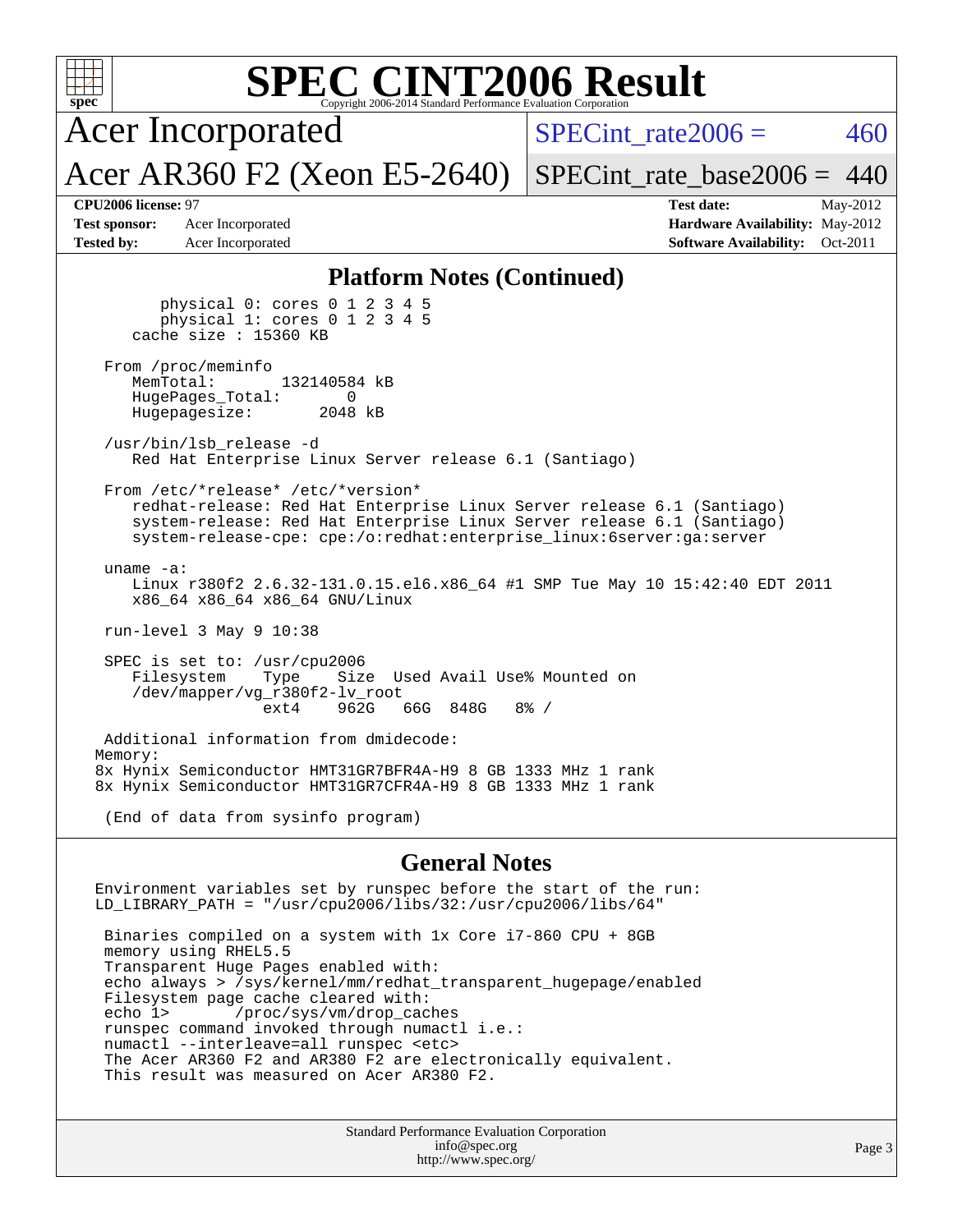

# **[SPEC CINT2006 Result](http://www.spec.org/auto/cpu2006/Docs/result-fields.html#SPECCINT2006Result)**

Acer Incorporated

SPECint rate $2006 = 460$ 

Acer AR360 F2 (Xeon E5-2640)

[SPECint\\_rate\\_base2006 =](http://www.spec.org/auto/cpu2006/Docs/result-fields.html#SPECintratebase2006) 440

**[CPU2006 license:](http://www.spec.org/auto/cpu2006/Docs/result-fields.html#CPU2006license)** 97 **[Test date:](http://www.spec.org/auto/cpu2006/Docs/result-fields.html#Testdate)** May-2012 **[Test sponsor:](http://www.spec.org/auto/cpu2006/Docs/result-fields.html#Testsponsor)** Acer Incorporated **[Hardware Availability:](http://www.spec.org/auto/cpu2006/Docs/result-fields.html#HardwareAvailability)** May-2012 **[Tested by:](http://www.spec.org/auto/cpu2006/Docs/result-fields.html#Testedby)** Acer Incorporated **[Software Availability:](http://www.spec.org/auto/cpu2006/Docs/result-fields.html#SoftwareAvailability)** Oct-2011

# **[Base Compiler Invocation](http://www.spec.org/auto/cpu2006/Docs/result-fields.html#BaseCompilerInvocation)**

[C benchmarks](http://www.spec.org/auto/cpu2006/Docs/result-fields.html#Cbenchmarks):  $\text{icc}$   $-\text{m32}$ 

[C++ benchmarks:](http://www.spec.org/auto/cpu2006/Docs/result-fields.html#CXXbenchmarks) [icpc -m32](http://www.spec.org/cpu2006/results/res2012q3/cpu2006-20120524-22395.flags.html#user_CXXbase_intel_icpc_4e5a5ef1a53fd332b3c49e69c3330699)

### **[Base Portability Flags](http://www.spec.org/auto/cpu2006/Docs/result-fields.html#BasePortabilityFlags)**

 400.perlbench: [-DSPEC\\_CPU\\_LINUX\\_IA32](http://www.spec.org/cpu2006/results/res2012q3/cpu2006-20120524-22395.flags.html#b400.perlbench_baseCPORTABILITY_DSPEC_CPU_LINUX_IA32) 462.libquantum: [-DSPEC\\_CPU\\_LINUX](http://www.spec.org/cpu2006/results/res2012q3/cpu2006-20120524-22395.flags.html#b462.libquantum_baseCPORTABILITY_DSPEC_CPU_LINUX) 483.xalancbmk: [-DSPEC\\_CPU\\_LINUX](http://www.spec.org/cpu2006/results/res2012q3/cpu2006-20120524-22395.flags.html#b483.xalancbmk_baseCXXPORTABILITY_DSPEC_CPU_LINUX)

## **[Base Optimization Flags](http://www.spec.org/auto/cpu2006/Docs/result-fields.html#BaseOptimizationFlags)**

[C benchmarks](http://www.spec.org/auto/cpu2006/Docs/result-fields.html#Cbenchmarks):

[-xAVX](http://www.spec.org/cpu2006/results/res2012q3/cpu2006-20120524-22395.flags.html#user_CCbase_f-xAVX) [-ipo](http://www.spec.org/cpu2006/results/res2012q3/cpu2006-20120524-22395.flags.html#user_CCbase_f-ipo) [-O3](http://www.spec.org/cpu2006/results/res2012q3/cpu2006-20120524-22395.flags.html#user_CCbase_f-O3) [-no-prec-div](http://www.spec.org/cpu2006/results/res2012q3/cpu2006-20120524-22395.flags.html#user_CCbase_f-no-prec-div) [-opt-prefetch](http://www.spec.org/cpu2006/results/res2012q3/cpu2006-20120524-22395.flags.html#user_CCbase_f-opt-prefetch) [-opt-mem-layout-trans=3](http://www.spec.org/cpu2006/results/res2012q3/cpu2006-20120524-22395.flags.html#user_CCbase_f-opt-mem-layout-trans_a7b82ad4bd7abf52556d4961a2ae94d5)

[C++ benchmarks:](http://www.spec.org/auto/cpu2006/Docs/result-fields.html#CXXbenchmarks)

[-xAVX](http://www.spec.org/cpu2006/results/res2012q3/cpu2006-20120524-22395.flags.html#user_CXXbase_f-xAVX) [-ipo](http://www.spec.org/cpu2006/results/res2012q3/cpu2006-20120524-22395.flags.html#user_CXXbase_f-ipo) [-O3](http://www.spec.org/cpu2006/results/res2012q3/cpu2006-20120524-22395.flags.html#user_CXXbase_f-O3) [-no-prec-div](http://www.spec.org/cpu2006/results/res2012q3/cpu2006-20120524-22395.flags.html#user_CXXbase_f-no-prec-div) [-opt-prefetch](http://www.spec.org/cpu2006/results/res2012q3/cpu2006-20120524-22395.flags.html#user_CXXbase_f-opt-prefetch) [-opt-mem-layout-trans=3](http://www.spec.org/cpu2006/results/res2012q3/cpu2006-20120524-22395.flags.html#user_CXXbase_f-opt-mem-layout-trans_a7b82ad4bd7abf52556d4961a2ae94d5) [-Wl,-z,muldefs](http://www.spec.org/cpu2006/results/res2012q3/cpu2006-20120524-22395.flags.html#user_CXXbase_link_force_multiple1_74079c344b956b9658436fd1b6dd3a8a) [-L/smartheap -lsmartheap](http://www.spec.org/cpu2006/results/res2012q3/cpu2006-20120524-22395.flags.html#user_CXXbase_SmartHeap_7c9e394a5779e1a7fec7c221e123830c)

#### **[Base Other Flags](http://www.spec.org/auto/cpu2006/Docs/result-fields.html#BaseOtherFlags)**

[C benchmarks](http://www.spec.org/auto/cpu2006/Docs/result-fields.html#Cbenchmarks):

403.gcc: [-Dalloca=\\_alloca](http://www.spec.org/cpu2006/results/res2012q3/cpu2006-20120524-22395.flags.html#b403.gcc_baseEXTRA_CFLAGS_Dalloca_be3056838c12de2578596ca5467af7f3)

# **[Peak Compiler Invocation](http://www.spec.org/auto/cpu2006/Docs/result-fields.html#PeakCompilerInvocation)**

[C benchmarks \(except as noted below\)](http://www.spec.org/auto/cpu2006/Docs/result-fields.html#Cbenchmarksexceptasnotedbelow): [icc -m32](http://www.spec.org/cpu2006/results/res2012q3/cpu2006-20120524-22395.flags.html#user_CCpeak_intel_icc_5ff4a39e364c98233615fdd38438c6f2) 400.perlbench: [icc -m64](http://www.spec.org/cpu2006/results/res2012q3/cpu2006-20120524-22395.flags.html#user_peakCCLD400_perlbench_intel_icc_64bit_bda6cc9af1fdbb0edc3795bac97ada53) 401.bzip2: [icc -m64](http://www.spec.org/cpu2006/results/res2012q3/cpu2006-20120524-22395.flags.html#user_peakCCLD401_bzip2_intel_icc_64bit_bda6cc9af1fdbb0edc3795bac97ada53)

456.hmmer: [icc -m64](http://www.spec.org/cpu2006/results/res2012q3/cpu2006-20120524-22395.flags.html#user_peakCCLD456_hmmer_intel_icc_64bit_bda6cc9af1fdbb0edc3795bac97ada53)

458.sjeng: [icc -m64](http://www.spec.org/cpu2006/results/res2012q3/cpu2006-20120524-22395.flags.html#user_peakCCLD458_sjeng_intel_icc_64bit_bda6cc9af1fdbb0edc3795bac97ada53)

```
C++ benchmarks: 
    icpc -m32
```
Standard Performance Evaluation Corporation [info@spec.org](mailto:info@spec.org) <http://www.spec.org/>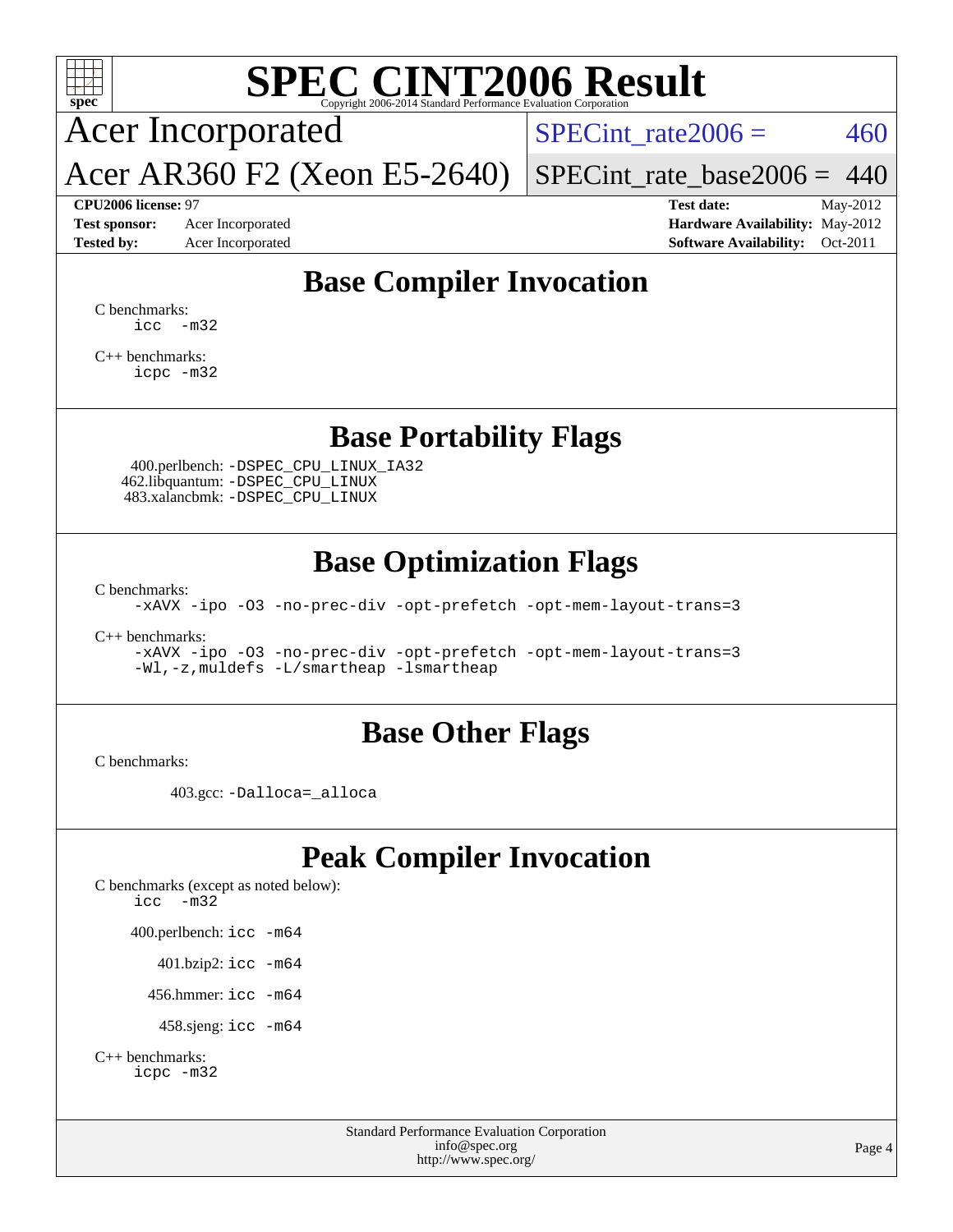

# **[SPEC CINT2006 Result](http://www.spec.org/auto/cpu2006/Docs/result-fields.html#SPECCINT2006Result)**

Acer Incorporated

SPECint rate $2006 = 460$ 

Acer AR360 F2 (Xeon E5-2640)

 $SPECTnt_rate_base2006 = 440$ 

**[CPU2006 license:](http://www.spec.org/auto/cpu2006/Docs/result-fields.html#CPU2006license)** 97 **[Test date:](http://www.spec.org/auto/cpu2006/Docs/result-fields.html#Testdate)** May-2012 **[Test sponsor:](http://www.spec.org/auto/cpu2006/Docs/result-fields.html#Testsponsor)** Acer Incorporated **[Hardware Availability:](http://www.spec.org/auto/cpu2006/Docs/result-fields.html#HardwareAvailability)** May-2012 **[Tested by:](http://www.spec.org/auto/cpu2006/Docs/result-fields.html#Testedby)** Acer Incorporated **[Software Availability:](http://www.spec.org/auto/cpu2006/Docs/result-fields.html#SoftwareAvailability)** Oct-2011

## **[Peak Portability Flags](http://www.spec.org/auto/cpu2006/Docs/result-fields.html#PeakPortabilityFlags)**

 400.perlbench: [-DSPEC\\_CPU\\_LP64](http://www.spec.org/cpu2006/results/res2012q3/cpu2006-20120524-22395.flags.html#b400.perlbench_peakCPORTABILITY_DSPEC_CPU_LP64) [-DSPEC\\_CPU\\_LINUX\\_X64](http://www.spec.org/cpu2006/results/res2012q3/cpu2006-20120524-22395.flags.html#b400.perlbench_peakCPORTABILITY_DSPEC_CPU_LINUX_X64) 401.bzip2: [-DSPEC\\_CPU\\_LP64](http://www.spec.org/cpu2006/results/res2012q3/cpu2006-20120524-22395.flags.html#suite_peakCPORTABILITY401_bzip2_DSPEC_CPU_LP64) 456.hmmer: [-DSPEC\\_CPU\\_LP64](http://www.spec.org/cpu2006/results/res2012q3/cpu2006-20120524-22395.flags.html#suite_peakCPORTABILITY456_hmmer_DSPEC_CPU_LP64) 458.sjeng: [-DSPEC\\_CPU\\_LP64](http://www.spec.org/cpu2006/results/res2012q3/cpu2006-20120524-22395.flags.html#suite_peakCPORTABILITY458_sjeng_DSPEC_CPU_LP64) 462.libquantum: [-DSPEC\\_CPU\\_LINUX](http://www.spec.org/cpu2006/results/res2012q3/cpu2006-20120524-22395.flags.html#b462.libquantum_peakCPORTABILITY_DSPEC_CPU_LINUX) 483.xalancbmk: [-DSPEC\\_CPU\\_LINUX](http://www.spec.org/cpu2006/results/res2012q3/cpu2006-20120524-22395.flags.html#b483.xalancbmk_peakCXXPORTABILITY_DSPEC_CPU_LINUX)

# **[Peak Optimization Flags](http://www.spec.org/auto/cpu2006/Docs/result-fields.html#PeakOptimizationFlags)**

[C benchmarks](http://www.spec.org/auto/cpu2006/Docs/result-fields.html#Cbenchmarks):

```
 400.perlbench: -xAVX(pass 2) -prof-gen(pass 1) -ipo(pass 2) -O3(pass 2)
                -no-prec-div(pass 2) -prof-use(pass 2) -auto-ilp32
        401.bzip2: -xAVX(pass 2) -prof-gen(pass 1) -ipo(pass 2) -O3(pass 2)
                -no-prec-div(pass 2) -prof-use(pass 2) -opt-prefetch
                -auto-ilp32 -ansi-alias
          403.gcc: -xAVX -ipo -O3 -no-prec-div
         429.mcf: basepeak = yes
       445.gobmk: -xAVX(pass 2) -prof-gen(pass 1) -prof-use(pass 2)
                -ansi-alias -opt-mem-layout-trans=3
       456.hmmer: -xAVX -ipo -O3 -no-prec-div -unroll2 -auto-ilp32
         458.sjeng: -xAVX(pass 2) -prof-gen(pass 1) -ipo(pass 2) -O3(pass 2)
                -no-prec-div(pass 2) -prof-use(pass 2) -unroll4
                -auto-ilp32
   462.libquantum: basepeak = yes
       464.h264ref: -xAVX(pass 2) -prof-gen(pass 1) -ipo(pass 2) -O3(pass 2)
                -no-prec-div(pass 2) -prof-use(pass 2) -unroll2
                -ansi-alias
C++ benchmarks: 
      471.omnetpp: -xAVX(pass 2) -prof-gen(pass 1) -ipo(pass 2) -O3(pass 2)
                -no-prec-div(pass 2) -prof-use(pass 2) -ansi-alias
                -opt-ra-region-strategy=block -Wl,-z,muldefs
                -L/smartheap -lsmartheap
        473.astar: basepeak = yes
   483.xalanchmk: basepeak = yes
```